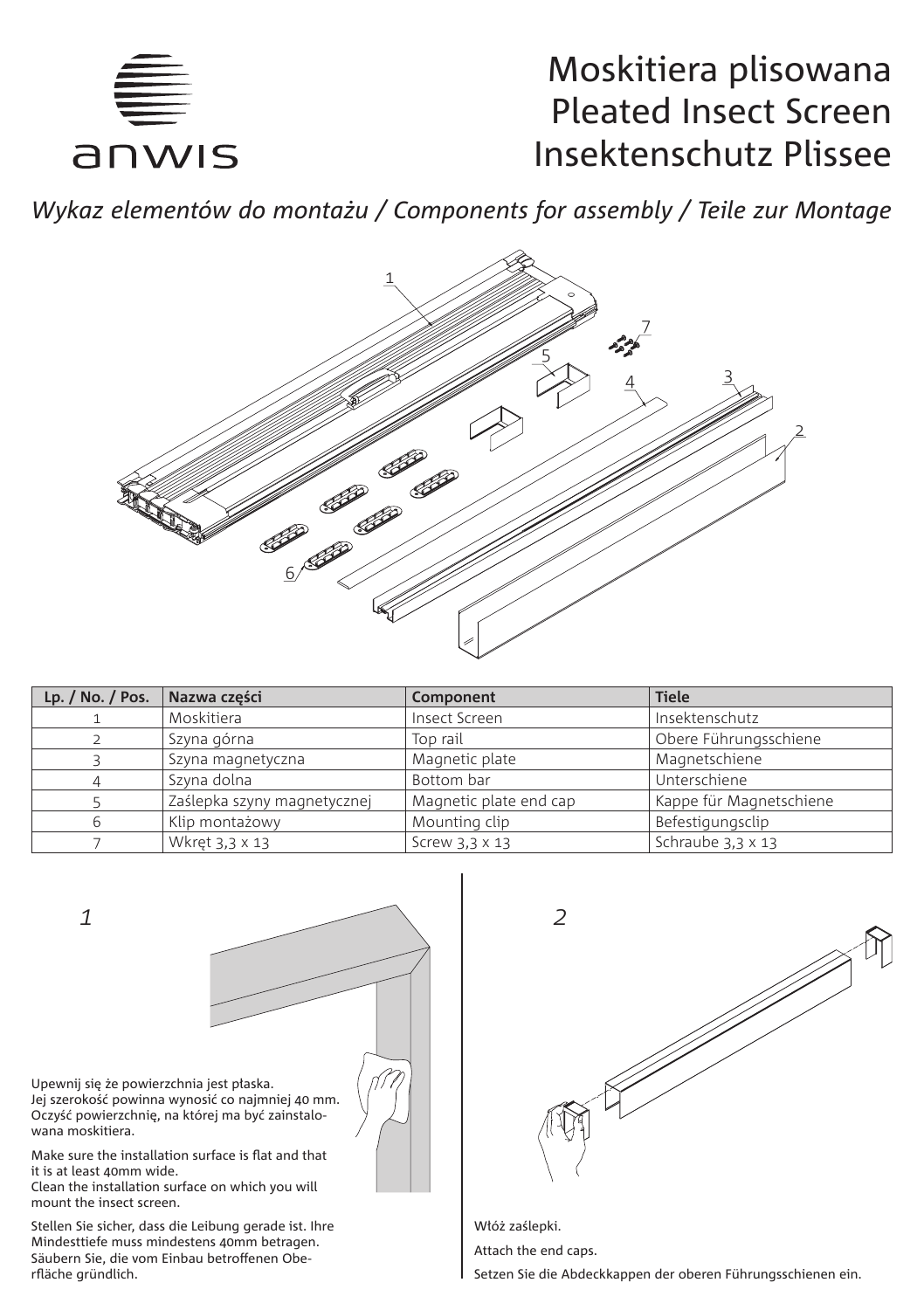

Wyrównaj szynę górną i przykręć ją do futryny drzwi przy pomocy wkrętów samogwintujących.

Align the top rail and fasten it to the door frame with the tapping screws.

Passen Sie obere Führungsschiene an und schrauben Sie den Rahmen an.



Zainstaluj rynnę dolną, wyrównaj do rynny górnej i przyklej. Install the bottom rail, align it with the top rail and stick. Installieren Sie die untere Führungsschiene ausgleichen mit oberer Führungsschiene und kleben.



Od taśmy klejącej oderwij papier. Remove the paper off the sticky tape. Von Klebeband ziehen Sie Papier an.



Od taśmy klejącej oderwij papier. Remove the paper off the sticky tape. Ziehen Sie den Schutz des Klebebandes ab.





Umieść część główną w szynie górnej. Put the insect screen into the top rail. Stellen Sie Hauptteil in oberer Schiene.



Przeciągnij moskitierę do futryny i dociśnij ją.

Pull the insect screen towards the frame and press it into the groove. Führen Sie das feste Element nach Rahmen und drücken Sie es fest an.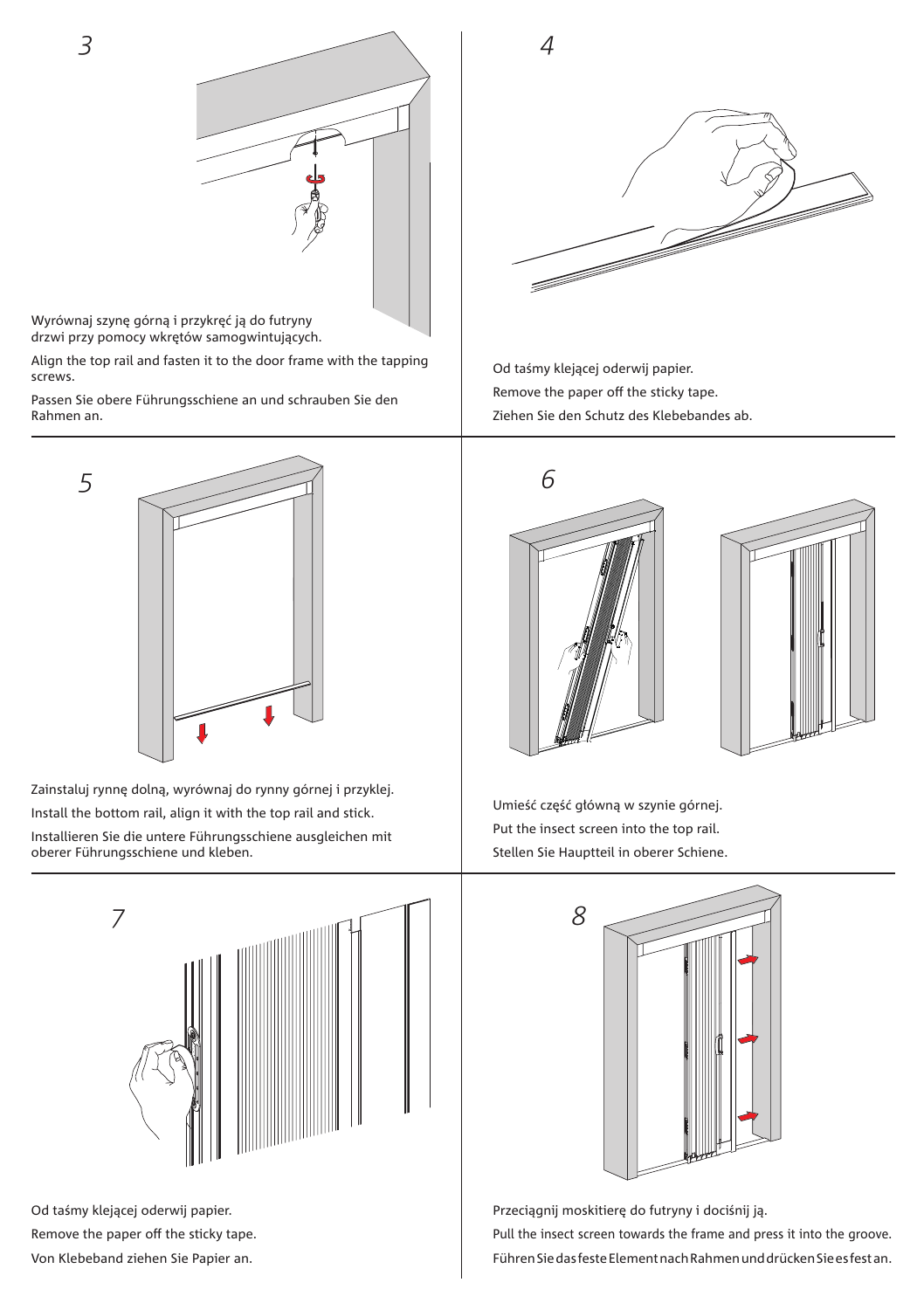



Przeciągnij słupki do całkowitego wypięcia moskitiery. Unclip the main part.

Ziehen Sie daran, um Moskito wieder zu lösen.



Ustaw prosto słupek względem klipów montażowych i naciśnij. Align the main unit on the screwed on anchor plates and press. Korrigieren Sie die Neigung des Pfostens laut Clip und drücken Sie es fest an.

*A 1*



Śruba służąca do dostosowania nachylenia listwy prowadzącej siatkę znajduje się wewnątrz tej listwy. Należy usunąć profil trzymający szczotkę/magnes.

The screw that adjusts the angle of the stile post is located inside the post. Remove the profile holding the brush/magnet.

Schraube, welche die Netzführungsleiste justiert, ist drin dieser Leiste. Soll man Profil, die Magnet/Bürste halten, wegräumen.



Przykręć ręcznie klipy montażowe nie używając wkrętarki. Screw the anchor plates by hand. Do not use an electric screwdriver. Befestigen Sie Verankerungsclips mit Schrauben. Benutzen Sie daran KEINE Elektroschrauber!

> REGULOWANIE MOSKITIERY ADJUSTMENT INSECT SCREEN



*A*



Listwa prowadząca siatkę nie dochodzi całkowicie do profilu futryny. If there is a gap between the sliding bar and the door stop. Wenn zwischen dem beweglichen Element und Rahmen ist eine Lücke.



Poluzować śrubę widoczną przy końcu metalowej listwy. Partly unscrew the screw located at the end of the metal plate. Lockern Sie die Schraube am Ende Metallleiste.